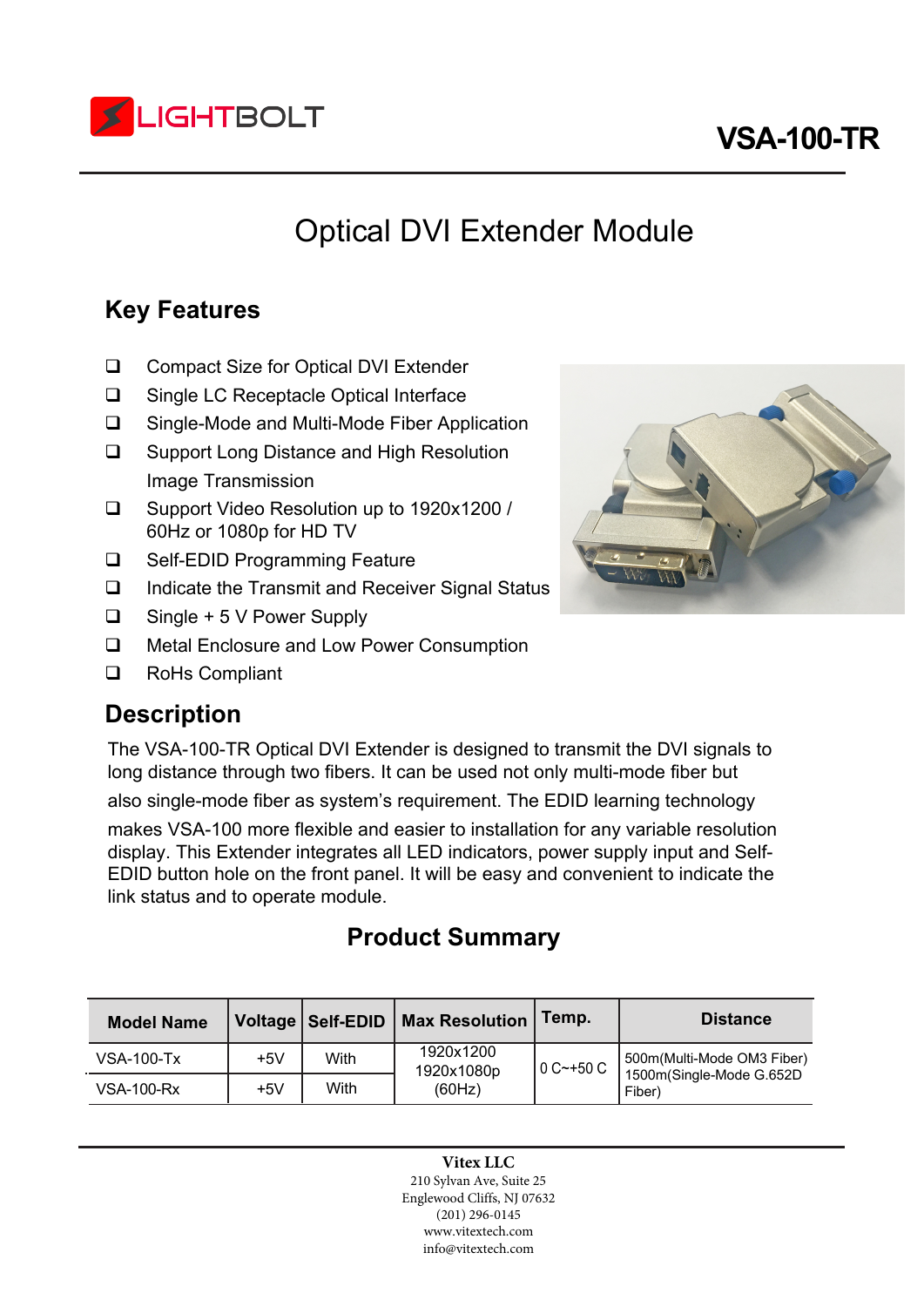

## **General Characteristics**

| <b>Parameters</b>            | Symbol       | Min.  | Typ.           | Max. | <b>Units</b> | <b>Note</b> |
|------------------------------|--------------|-------|----------------|------|--------------|-------------|
| <b>Operating Temperature</b> | $T_{\rm C}$  | 0     | $\blacksquare$ | 50   | $^{\circ}$ C |             |
| Storage Temperature          | ٠s           | $-20$ | $\blacksquare$ | 70   | $^{\circ}$ C |             |
| <b>Supply Voltage</b>        | $V_{\rm cc}$ | $-$   | $+5$           | --   | v            |             |

## **Power Adapter Specification**

| <b>Parameters</b>            | <b>Symbol</b> | <b>Specification</b>    | <b>Units</b> | <b>Note</b> |
|------------------------------|---------------|-------------------------|--------------|-------------|
| <b>External Power Supply</b> | $V_{\rm p}$   | 100VAC~240VAC / 50~60Hz |              |             |
| Power Supply Input (Adaptor) | $V_{AIN}$     | +5V DC / 0.8A           |              |             |

## **Optical DVI Extender Specifications**

( VAIN=+5V ; Tc= 0oC~50oC unless specified)

| <b>Parameters</b>                 | <b>Symbol</b> | <b>Specification</b>                                  |
|-----------------------------------|---------------|-------------------------------------------------------|
| Signal Format                     | <b>SF</b>     | DVI                                                   |
| <b>Maxim Graphic Resolution</b>   | $R_{MGR}$     | 1920x1200 / 60Hz 1920x1080p / 60Hz 1600x1200 / 60Hz   |
| Distance through Fiber (1)        | $D_{s}$       | 500m (Multi-Mode OM3 Fiber) 1500m (Single-Mode Fiber) |
| <b>DDC Protocol</b>               |               | Self-EDID Programming                                 |
| <b>DVI Connector</b>              |               | DVI-D $(18+1)$ Male                                   |
| Dimension $(H \times W \times D)$ |               | 14.6mm x 39.0mm x 53.9mm                              |

Notes:

(1). Multi-Mode OM3 Fiber : Fiber Core Dimension (50/125μm) , Bandwidth (1300nm : 500MHz\*km) Single-Mode Fiber : Fiber Core Dimension (9/125μm)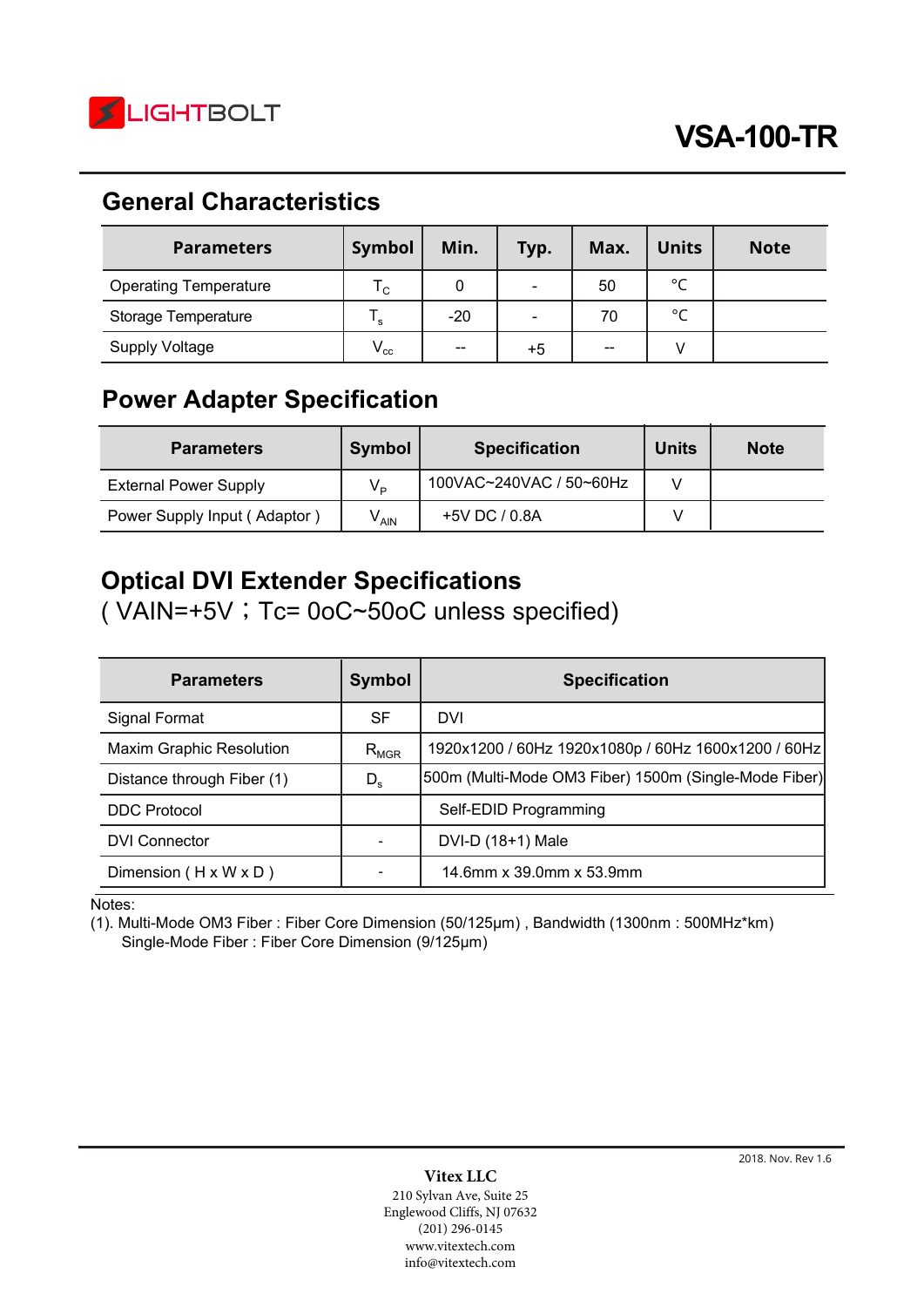

# **VSA-100-TR**

#### **DVI-D (18+1) Male Connector PIN Definition**



# **Pin Description**

| Pin            | <b>Name</b>           | <b>Note</b> |
|----------------|-----------------------|-------------|
| 1              | T.M.D.S Data 2-       |             |
| $\overline{2}$ | T.M.D.S Data 2+       |             |
| 3              | T.M.D.S Data 2 Shield |             |
| $\,6$          | <b>DDC Clock</b>      |             |
| 7              | <b>DDC</b> Data       |             |
| 8              | No Connect            |             |
| 9              | T.M.D.S Data 1-       |             |
| 10             | T.M.D.S Data 1+       |             |
| 11             | T.M.D.S Data 1 Shield |             |
| 14             | $+5V$                 |             |
| 15             | Ground                |             |
| 16             | Hot Plug Detect       |             |
| 17             | T.M.D.S Data 0-       |             |
| 18             | T.M.D.S Data 0+       |             |
| 19             | T.M.D.S Data 0 Shield |             |
| 22             | T.M.D.S Clock Shield  |             |
| 23             | T.M.D.S Data Clock+   |             |
| 24             | T.M.D.S Data Clock-   |             |

#### **Vitex LLC**

210 Sylvan Ave, Suite 25 Englewood Cliffs, NJ 07632 (201) 296-0145 www.vitextech.com info@vitextech.com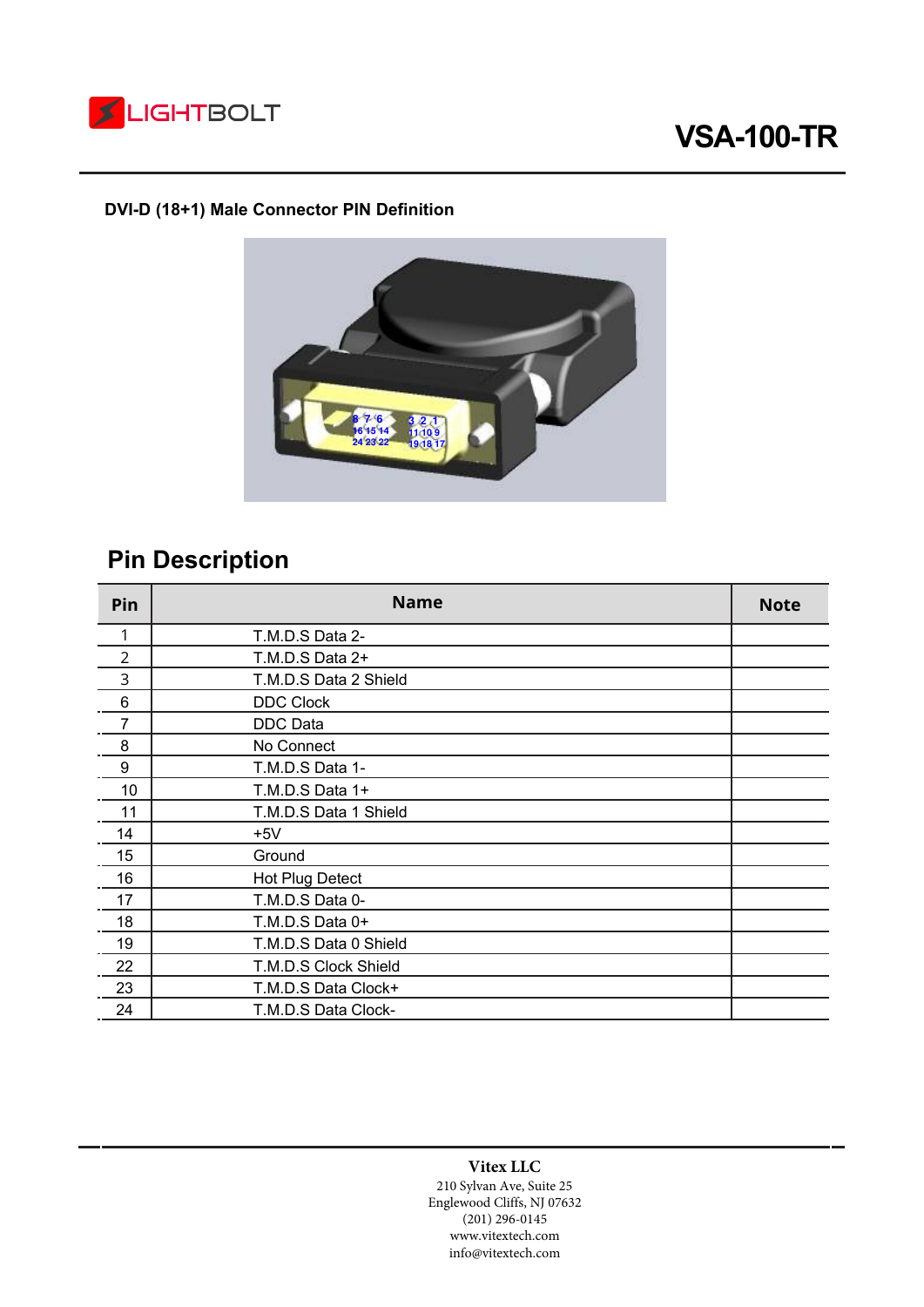

## **Mechanical Specifications**

**( Units in mm )** 



#### **Vitex LLC**

210 Sylvan Ave, Suite 25 Englewood Cliffs, NJ 07632 (201) 296-0145 www.vitextech.com info@vitextech.com